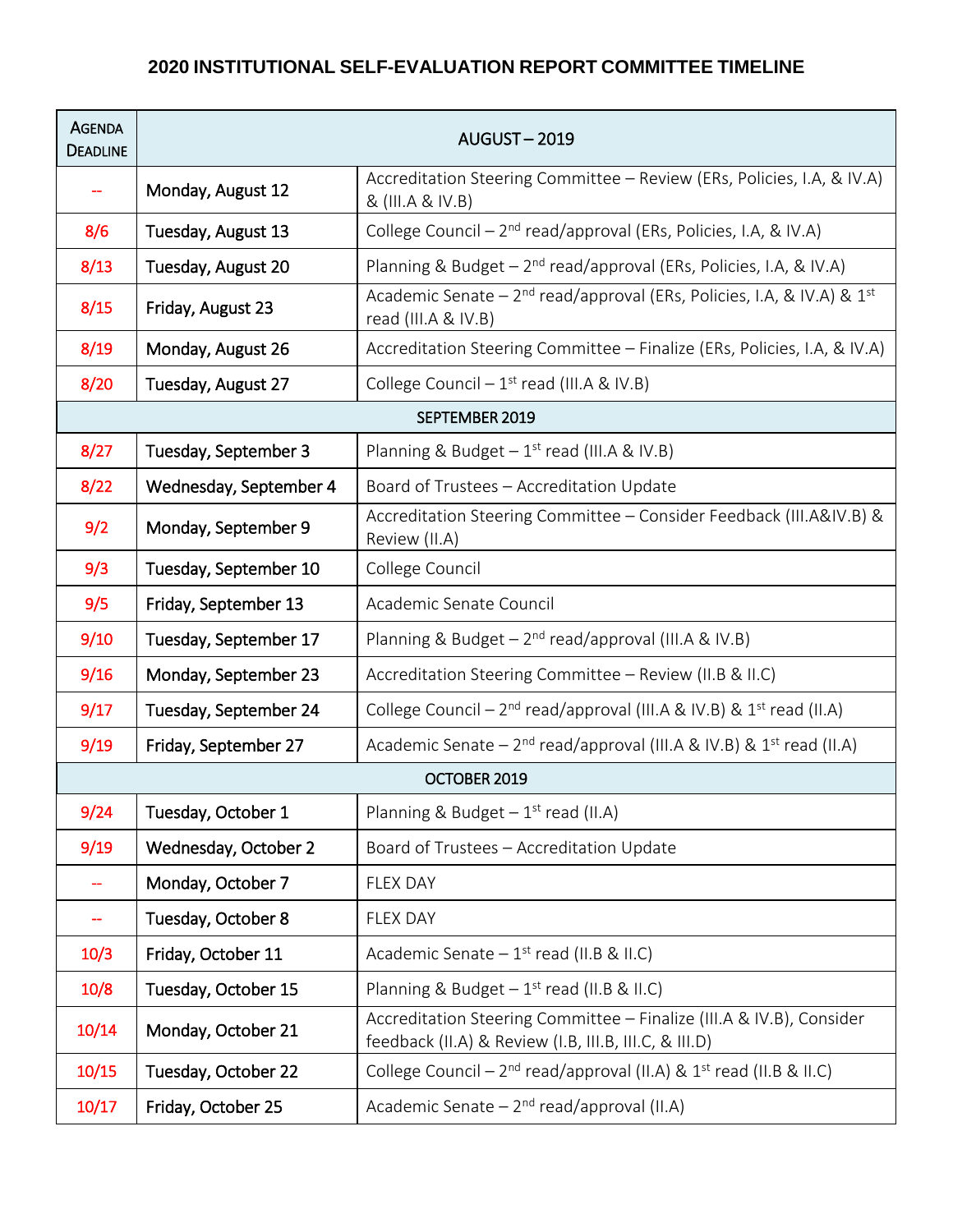| <b>NOVEMBER 2019</b> |                        |                                                                                                                                           |  |  |
|----------------------|------------------------|-------------------------------------------------------------------------------------------------------------------------------------------|--|--|
| 10/29                | Tuesday, November 5    | Planning & Budget $-2^{nd}$ read/approval (II.A)                                                                                          |  |  |
| 10/24                | Wednesday, November 6  | Board of Trustees - Accreditation Update                                                                                                  |  |  |
| 10/31                | Friday, November 8     | Academic Senate $-1^{st}$ read (I.B, III.B, III.C, & III.D)                                                                               |  |  |
|                      | Monday, November 11    | <b>HOLIDAY</b>                                                                                                                            |  |  |
| 11/5                 | Tuesday, November 12   | College Council $-1$ <sup>st</sup> read (I.B, III.B, III.C, & III.D)                                                                      |  |  |
| 11/12                | Tuesday, November 19   | Planning & Budget $-1^{st}$ read (I.B, III.B, III.C, & III.D)                                                                             |  |  |
| 11/14                | Friday, November 22    | Academic Senate                                                                                                                           |  |  |
| 11/18                | Monday, November 25    | Accreditation Steering Committee - Finalize (II.A) & Consider<br>feedback (II.B & II.C) & (I.B, III.B, III.C, & III.D)                    |  |  |
| 11/19                | Tuesday, November 26   | College Council                                                                                                                           |  |  |
| DECEMBER 2019        |                        |                                                                                                                                           |  |  |
| 11/26                | Tuesday, December 3    | Planning & Budget - 2 <sup>nd</sup> read/approval (II.B & II.C) & (I.B, III.B, III.C, &<br>III.D)                                         |  |  |
| 12/3                 | Tuesday, December 10   | College Council - 2 <sup>nd</sup> read/approval (II.B & II.C) & (I.B, III.B, III.C, &<br>III.D)                                           |  |  |
| 12/2                 | Monday, December 9     | Accreditation Steering Committee - Review (I.C & IV.C), Intro & QFE                                                                       |  |  |
| 11/26                | Wednesday, December 11 | Board of Trustees - Accreditation Update                                                                                                  |  |  |
| 12/5                 | Friday, December 13    | Academic Senate - $2^{nd}$ read/approval (II.B & II.C) & (I.B, III.B, III.C, &<br>III.D)                                                  |  |  |
|                      |                        | JANUARY 2020                                                                                                                              |  |  |
| 12/19                | Wednesday, January 8   | Board of Trustees - Accreditation Update                                                                                                  |  |  |
| 1/14                 | Tuesday, January 21    | Planning & Budget $-1^{st}$ read (I.C & IV.C), Intro & QFE                                                                                |  |  |
| 1/16                 | Friday, January 24     | Academic Senate $-1$ <sup>st</sup> read (I.C & IV.C), Intro & QFE                                                                         |  |  |
| 1/20                 | Monday, January 27     | Accreditation Steering Committee - Finalize (II.B & II.C) & (I.B, III.B,<br>III.C, & III.D) & Consider feedback (I.C & IV.C), Intro & QFE |  |  |
| 1/21                 | Tuesday, January 28    | College Council $-1$ <sup>st</sup> read (I.C & IV.C), Intro & QFE                                                                         |  |  |
| FEBRUARY 2020        |                        |                                                                                                                                           |  |  |
| 1/28                 | Tuesday, February 4    | Planning & Budget                                                                                                                         |  |  |
| 1/23                 | Wednesday, February 5  | Board of Trustees - Accreditation Update                                                                                                  |  |  |
| 2/3                  | Monday, February 10    | Accreditation Steering Committee - Consider feedback (I.C & IV.C),<br>Intro & QFE                                                         |  |  |
| 2/4                  | Tuesday, February 11   | College Council - 2 <sup>nd</sup> read/approval (I.C & IV.C), Intro & QFE                                                                 |  |  |
| 2/6                  | Friday, February 14    | Academic Senate - 2 <sup>nd</sup> read/approval (I.C & IV.C), Intro & QFE                                                                 |  |  |